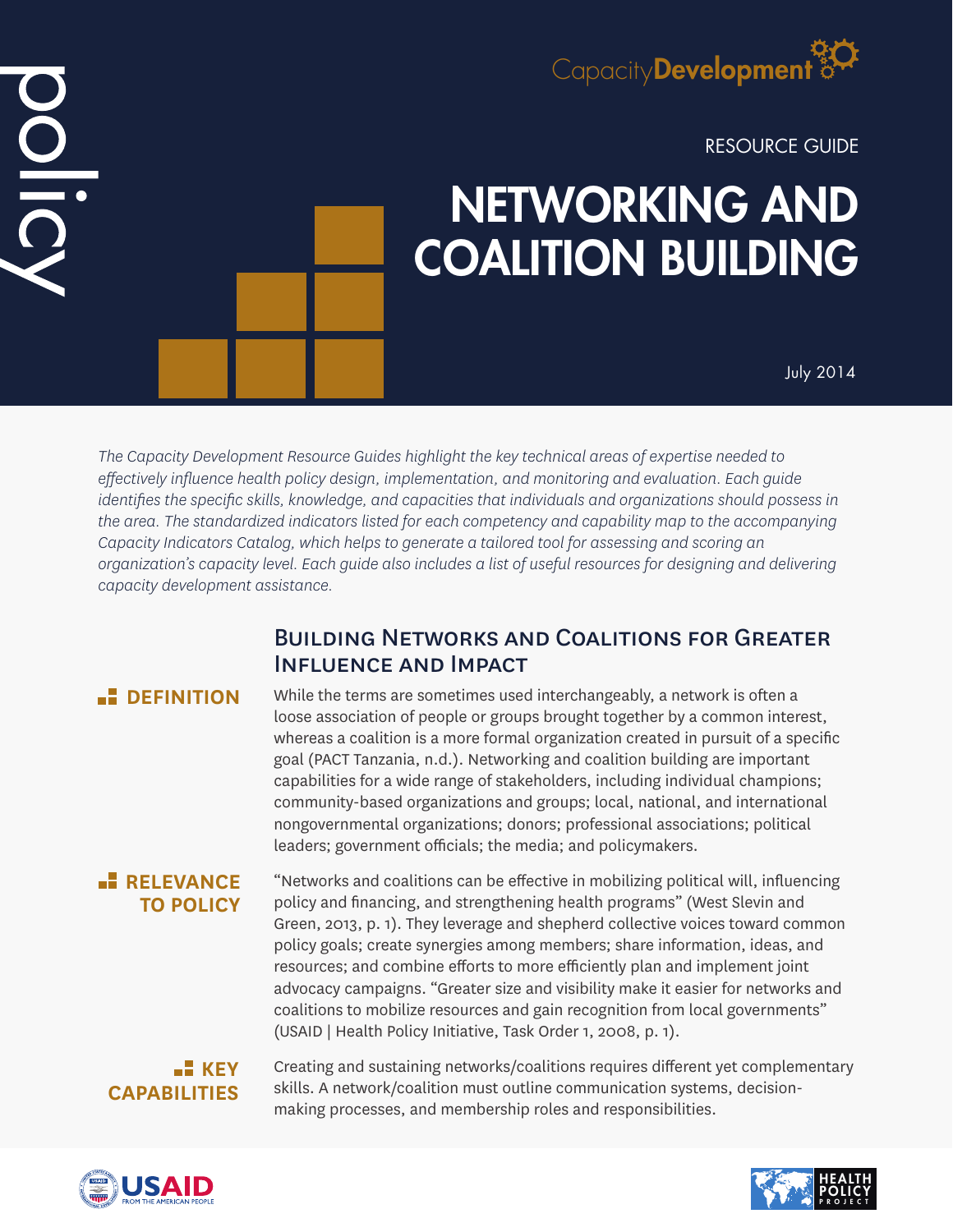Structure and systems will ensure smooth functioning, as well as build trust and maintain bonds among its participants. Networks/coalitions must have strong leadership and the capability to recruit and engage members and partners in their activities (Davies & Lee, 2007). Sustaining networks/coalitions requires understanding barriers to involvement and linking with other networks/coalitions to identify strategies to overcome these barriers. Leaders must have strong skills in oral and written communication, agenda setting, consensus building, knowledge management, meeting management, decision making, team building, strategic and action planning, fundraising, and conflict management (Davies and Lee, 2007). These technical and relational skills are essential to bridging with power structures and decision-making forums and bringing the network/ coalition's voice into the policy process (Ogden et al., 2013).

# **PERFORMANCE IDEAL**

#### **High capacity for networking and coalition building includes being able to**

- Leverage collective bargaining power to build and maintain strong, constructive relationships with relevant policymakers and decisionmakers who have authority and responsibility for policy change
- Collaborate to design and implement evidence-based advocacy campaigns based on the expressed needs and with the full and active participation of their communities and constituents
- Collaborate with other peer networks, coalitions, or groups that share their advocacy and policy objectives

Effective networks/coalitions are known within their community or by their constituents and are viewed as responsive to and representative of their constituency or community priorities. They operate in accordance with the network/coalition mission and goals; have internal systems, structures, and a culture that promotes collaboration and communication; and have systems and strategies in place to generate and manage resources to support the network/ coalition's efforts. Externally, network/coalition members routinely communicate policy actions to their constituencies and mobilize them to become engaged in advocacy efforts. At the highest performance level, networks/coalitions proactively engage in and influence policy dialogue and are recognized and respected by policymaking institutions and leaders as key contributors to policy discussions.

#### **In the ideal, the following would exist:**

- Opportunities and mechanisms for diverse coalitions, including those representing marginalized populations, to participate in the policy process
- **Transparency and accessibility of information shared between and among** government departments and civil society groups
- Funding and other resources available to foster networks and coalitions to promote shared learning and collective action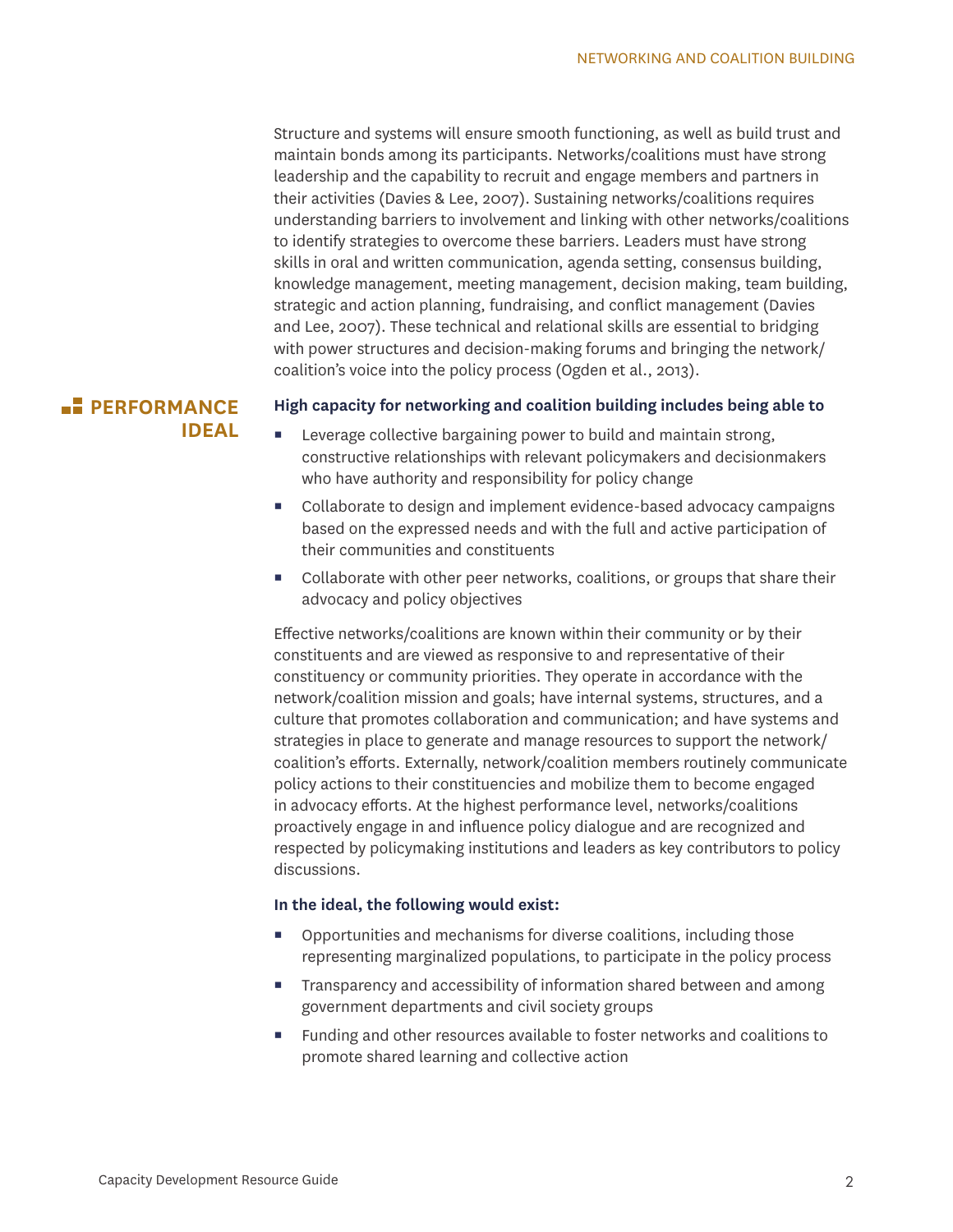# individual competencies

### **KNOWLEDGE OF**

| Other organizations, networks, coalitions, etc. working in the same and related fields<br>(e.g., media, government, civil society, donor community, coalitions, networks) | NC <sub>1</sub> |
|---------------------------------------------------------------------------------------------------------------------------------------------------------------------------|-----------------|
| Local and national policy environment, laws, stakeholders, and institutions                                                                                               | NC <sub>2</sub> |
| Local and national policy and advocacy processes                                                                                                                          | NC3, NC4        |
| Health sector issues                                                                                                                                                      | NC <sub>5</sub> |

#### **SKILLS TO BE ABLE TO**

| Cultivate relationships and work collaboratively to share and leverage information and<br>resources                        | NC <sub>6</sub>  |
|----------------------------------------------------------------------------------------------------------------------------|------------------|
| Listen to others, build consensus, and manage conflict                                                                     | NC7              |
| Prioritize opportunities, make decisions, and provide direction                                                            | N <sub>C</sub> 8 |
| Effectively communicate issues internally and externally through writing, interpersonal<br>communication, or public events | NC <sub>9</sub>  |
| Assess and build skills of other members in advocacy, policy analysis, and data use                                        | <b>NC10</b>      |

## **ATTITUDES/VALUES/ATTRIBUTES**

| Values working in collaboration, and cultivates a spirit of partnership with others             | <b>NC11</b>      |
|-------------------------------------------------------------------------------------------------|------------------|
| Is politically astute and diplomatic and can accurately analyze power dynamics                  | <b>NC12</b>      |
| Shares resources and responsibility for work, and acknowledges joint credit for<br>achievements | <b>NC13</b>      |
| Values transparency, inclusiveness, and open communication                                      | NC <sub>14</sub> |

# organizational capabilities

#### **TECHNICAL ABILITY TO**

| Shape a clearly articulated network vision, mission, goals, etc., shared by members                                                                               | NC34              |
|-------------------------------------------------------------------------------------------------------------------------------------------------------------------|-------------------|
| Monitor, analyze, and document implications of existing policy and proposed<br>policy alternatives, especially from perspectives of gender, equity, and inclusion | <b>NC15</b>       |
| Monitor, evaluate, and document network/coalition activities and progress                                                                                         | <b>NC16, NC17</b> |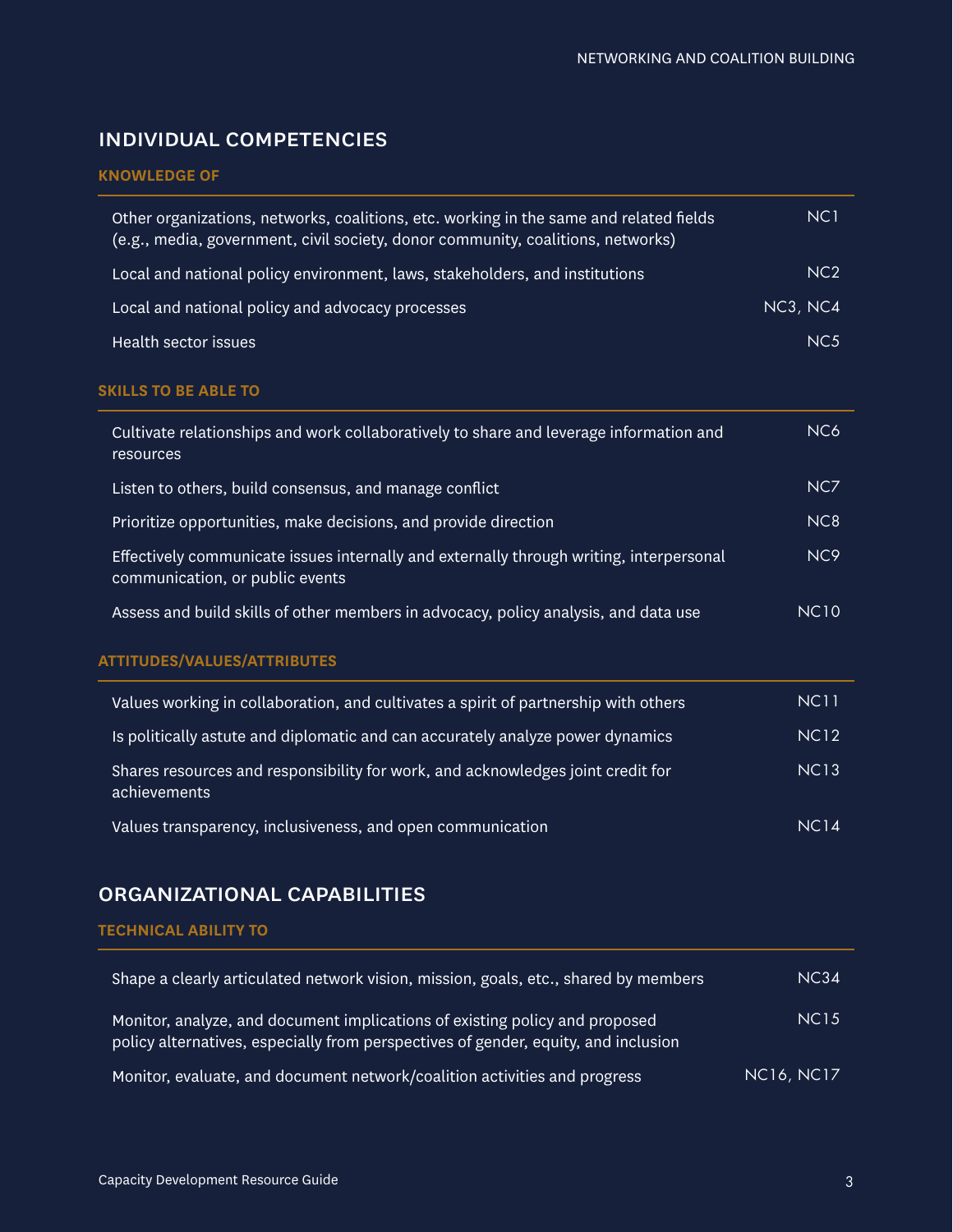# **TECHNICAL ABILITY TO (CONTINUED)**

|                                                     | Assess and provide capacity development support that responds to members'<br>expressed needs and priorities                                                                                                                                                                                                                                                                        | <b>NC18</b>                |  |
|-----------------------------------------------------|------------------------------------------------------------------------------------------------------------------------------------------------------------------------------------------------------------------------------------------------------------------------------------------------------------------------------------------------------------------------------------|----------------------------|--|
|                                                     | Design and institute systems to collect, maintain, analyze, and synthesize data on key<br>program areas and the policy environment                                                                                                                                                                                                                                                 | <b>NC19</b>                |  |
|                                                     | Develop and implement an advocacy strategy based on a clear analysis of constituent/<br>stakeholder needs, opportunities, and power dynamics                                                                                                                                                                                                                                       | <b>NC20</b>                |  |
|                                                     | Link with/participate in global advocacy efforts/campaigns                                                                                                                                                                                                                                                                                                                         | <b>NC21</b>                |  |
|                                                     | <b>RELATIONAL ABILITY TO</b>                                                                                                                                                                                                                                                                                                                                                       |                            |  |
|                                                     | Establish and maintain collaborative and mutually supportive relationships with<br>external groups and organizations representing diverse constituencies (e.g., youth,<br>women, service providers, marginalized groups, health professionals, media) and<br>diverse sectors (e.g., health, labor, economic, youth and sport, human rights,<br>gender, women, military, education) | <b>NC22, NC23</b>          |  |
|                                                     | Maintain constructive links with various policy stakeholders, including communities,<br>decisionmakers, and peer organizations                                                                                                                                                                                                                                                     | <b>NC24</b>                |  |
|                                                     | Earn the trust and credibility (have legitimacy) with the public, constituents, media,<br>and donors                                                                                                                                                                                                                                                                               | NC25, NC26,<br><b>NC27</b> |  |
|                                                     | Attract/recruit and retain members from relevant groups and organizations from<br>various sectors and constituencies and with diverse organizational skills/resources                                                                                                                                                                                                              | NC28, NC29,<br><b>NC30</b> |  |
|                                                     | Communicate routinely and transparently with all members on network activities,<br>governance issues, resource requirements, etc.                                                                                                                                                                                                                                                  | <b>NC31</b>                |  |
|                                                     | Engage member organizations in network activities, decision making,<br>governance, etc.                                                                                                                                                                                                                                                                                            | <b>NC32</b>                |  |
|                                                     | Promote network's image and achievements externally via media, publications,<br>conferences, etc.                                                                                                                                                                                                                                                                                  | <b>NC33</b>                |  |
| ORGANIZATIONAL OPERATIONS AND MANAGEMENT TO SUPPORT |                                                                                                                                                                                                                                                                                                                                                                                    |                            |  |
|                                                     | Fundraising for network activities and operations, as well as systems to document<br>member contributions (e.g., human, financial, in-kind) and cost-share                                                                                                                                                                                                                         | <b>NC35, NC36</b>          |  |
|                                                     | Effective and efficient financial management of a budget and organizational<br>resources                                                                                                                                                                                                                                                                                           | <b>NC37</b>                |  |
|                                                     | Strategic and advocacy planning                                                                                                                                                                                                                                                                                                                                                    | <b>NC38</b>                |  |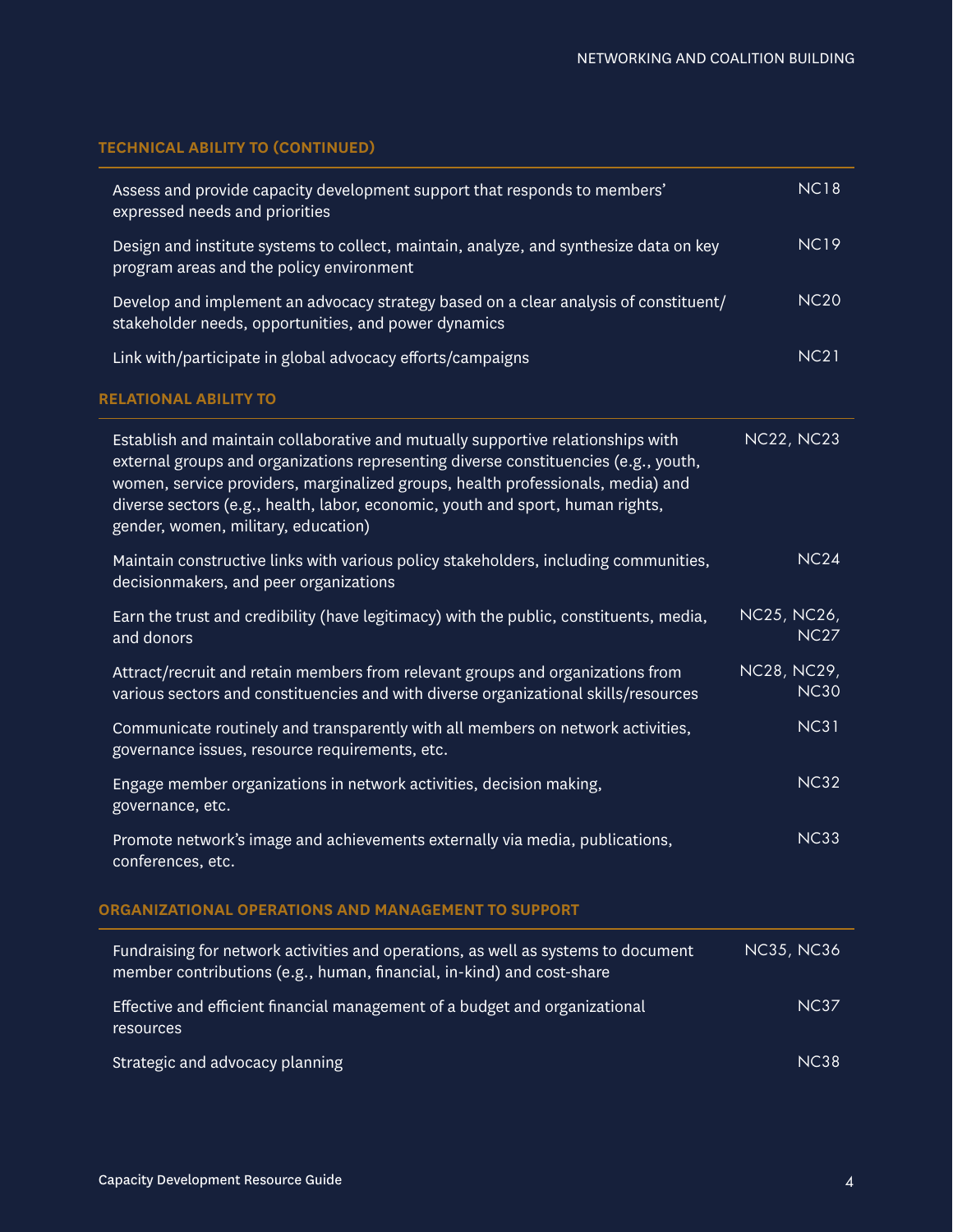## **ORGANIZATIONAL OPERATIONS AND MANAGEMENT TO SUPPORT (CONTINUED)**

| Decision-making and technical structures that clearly define leadership,<br>governance, and membership roles, responsibilities, and functions | <b>NC39</b>       |
|-----------------------------------------------------------------------------------------------------------------------------------------------|-------------------|
| Systems and procedures that ensure participatory decision making, delegation,<br>and teamwork                                                 | <b>NC40</b>       |
| Strong internal (among network members) and external (with constituents, media,<br>decisionmakers) communication systems and structures       | <b>NC41, NC42</b> |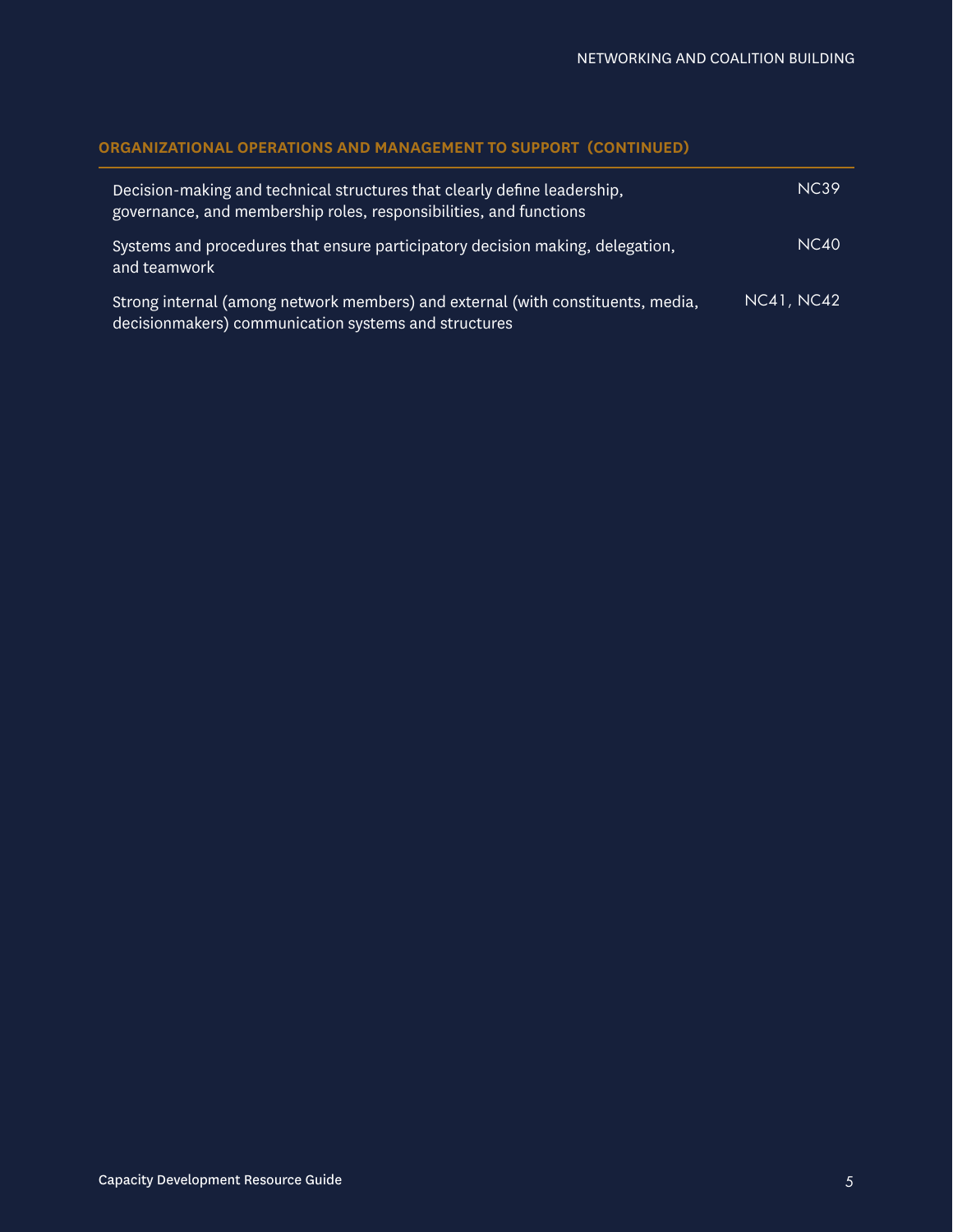# **ILLUSTRATIVE CAPACITY-STRENGTHENING ACTIVITIES**

- Conduct workshops to
	- Create a network/coalition mission, structures, objectives, roles, and responsibilities
	- Conduct strategic planning among interested organizations and individuals
	- Build advocacy capacity and develop advocacy strategies
	- Train trainers to facilitate "cascade" training
	- Train network members in use/presentation of data
- **Propose and award small grants and technical assistance to form, expand, or** develop competencies of network/coalition members
- Support/invite network participation in technical seminars, conferences, or briefings at the national and global levels
- Support/invite network participation in policy-related events, roundtables, meetings, press conferences, etc.
- Conduct ongoing technical assistance/support in sustaining network activities (e.g., improving communications and knowledge management systems, evaluation)
- Exchange visits with other networks and coalitions
- Support linking with/participating in global advocacy campaigns

**RESOURCES** Cohen, L., N. Baer, and P. Satterwhite. 2002. *Developing Effective Coalitions: An Eight Step Guide*. Oakland, CA: Prevention Institute. Available at: http://www.nysnavigator.org/documents/ Developing Effective Coalitions-8 Step Guide.pdf.

> Davies & Lee: AIDS and Development Consulting. 2007. "Network Capacity Analysis: A Toolkit for Assessing and Building Capacities for High Quality Responses to HIV." Brighton, United Kingdom: International HIV/AIDS Alliance. Available at: http://www.icaso.org/media/files/5200- Networkcapacityanalysisrapidweb.pdf.

> Health Policy Initiative, Task Order 1. 2008. "Coming Together: Health Policy Initiative Helps PLHIV Build Stronger Networks." Salaam, Tanzania: Futures Group, USAID | Health Policy Initiative, Task Order 1. Available at: http://www.healthpolicyinitiative.com/Publications/Documents/591\_1\_ TZ\_PLHIV\_Networks\_8\_26\_08\_FINAL.pdf.

> International Council of AIDS Service Organizations (ICASO). 2002. *HIV/AIDS Networking Guide*. Toronto, Ontario: ICASO. Available at: http://www.icaso.org/files/networkingguideenpdf.

Ogden, J., K. Morrison, and K. Hardee. 2013. "Social capital to strengthen health policy and health systems." *Health Policy Plan* doi: 10.1093/heapol/czt087.

PACT Tanzania. N.d. Building and Maintaining Networks and Coalitions. Available at: http:// www.impactalliance.org/ev\_en.php?ID=40847\_201&ID2=DO\_TOPIC.

POLICY Project. 1999. *Networking for Policy Change: An Advocacy Training Manual*. Washington, DC: Futures Group. Available at: http://www.policyproject.com/pubs/ AdvocacyManual.pdf.

Prevention Institute. 2004. "8 Steps to Effective Coalition Building: Harnessing the Power of the Coalition to Increase Program Effectiveness & Sustainability." Available at: http://home. preventioninstitute.org/pdf/SAMHSA\_TRN2\_031104.pdf.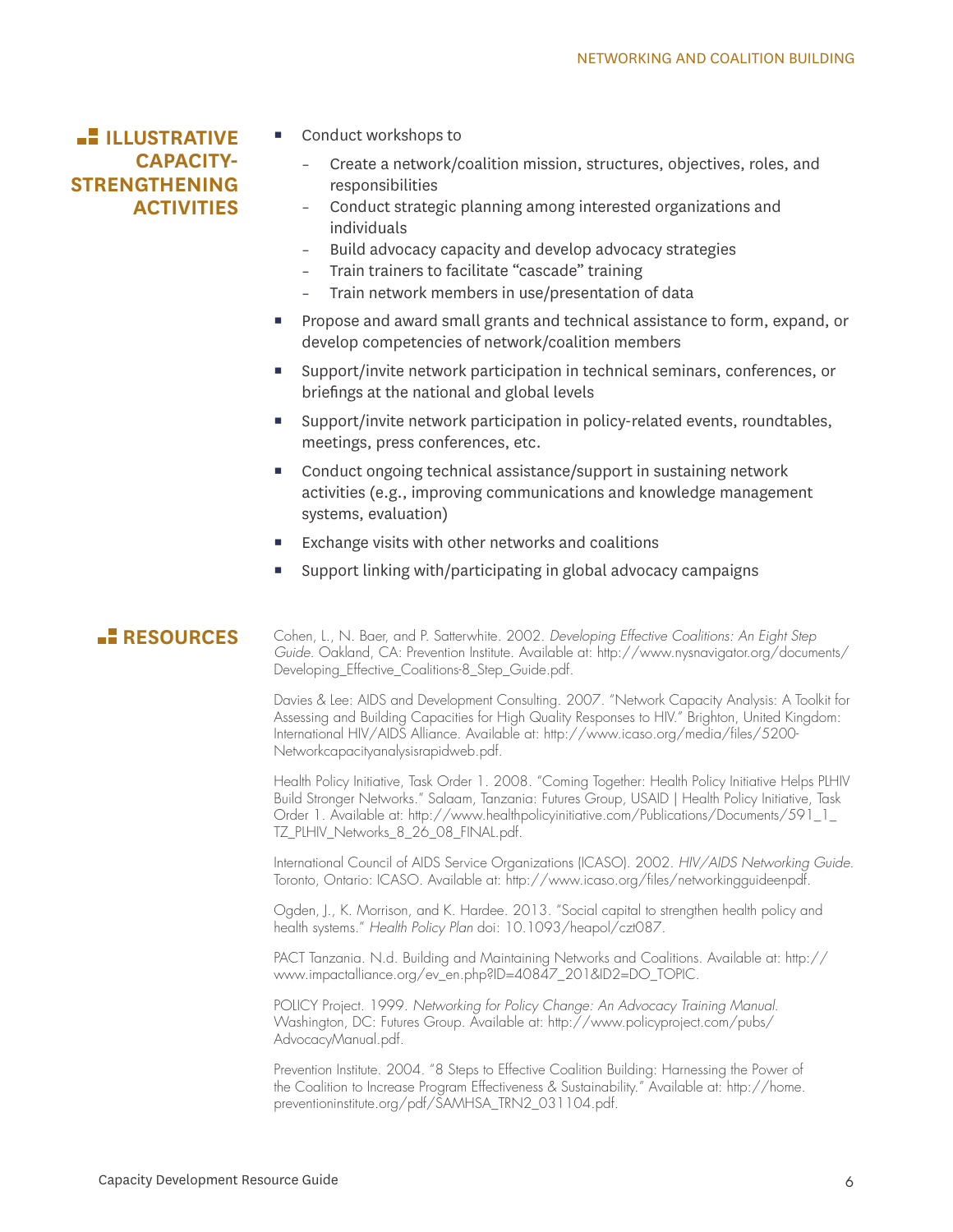West Slevin, Katherine, and Cynthia Green. 2013. "Networking and Coalition Building for Health Advocacy: Advancing Country Ownership." Washington, DC: Futures Group, Health Policy Project. Available at: http://www.healthpolicyproject.com/index.cf m?ID=publications&get=pubID&pubID=195.

White Ribbon Alliance (WRA) for Safe Motherhood. 2006. *Building, Maintaining and Sustaining National White Ribbon Alliances: A Field Guide*. Washington, DC: WRA. Available at: http://pdf.usaid.gov/pdf\_docs/PNADH636.pdf.

WRA for Safe Motherhood. 2012. National Alliance Capacity Self-Assessment Facilitation Manual. Washington, DC: WRA.

Wurzbach, M. E. 2003. *Community Health Education & Promotion: A Guide to Program Design and Evaluation, Second Edition*. Gaithersburg, MD: Aspen Publishers. Available at: http://www.textbooks.com/Community-Health-Education-and-Promotion-A-Guide-to-Program-Design-and-Evaluation-2nd-Edition/9780763725969/Mary-Ellen-Wurzbach.php